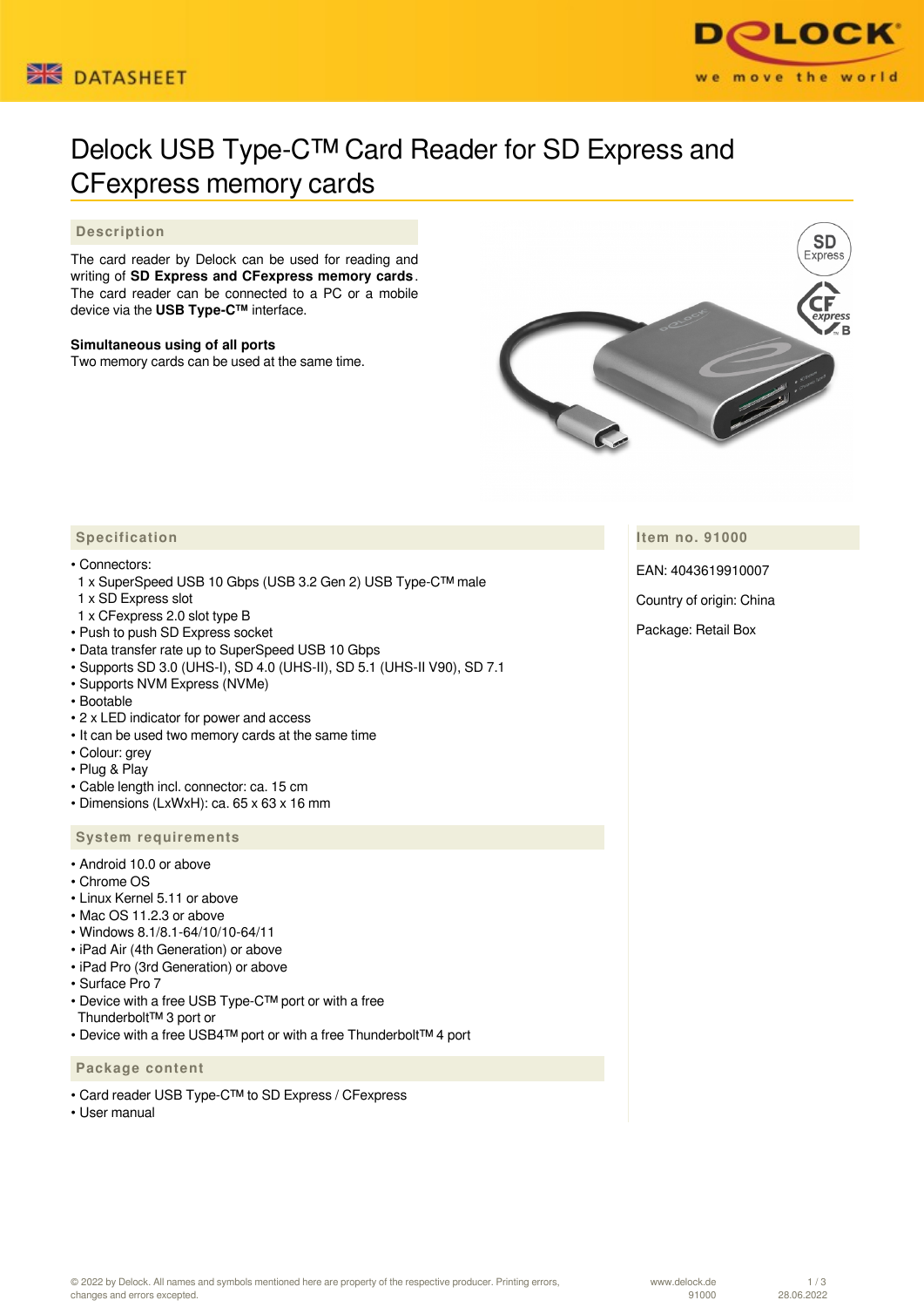

# **Images**